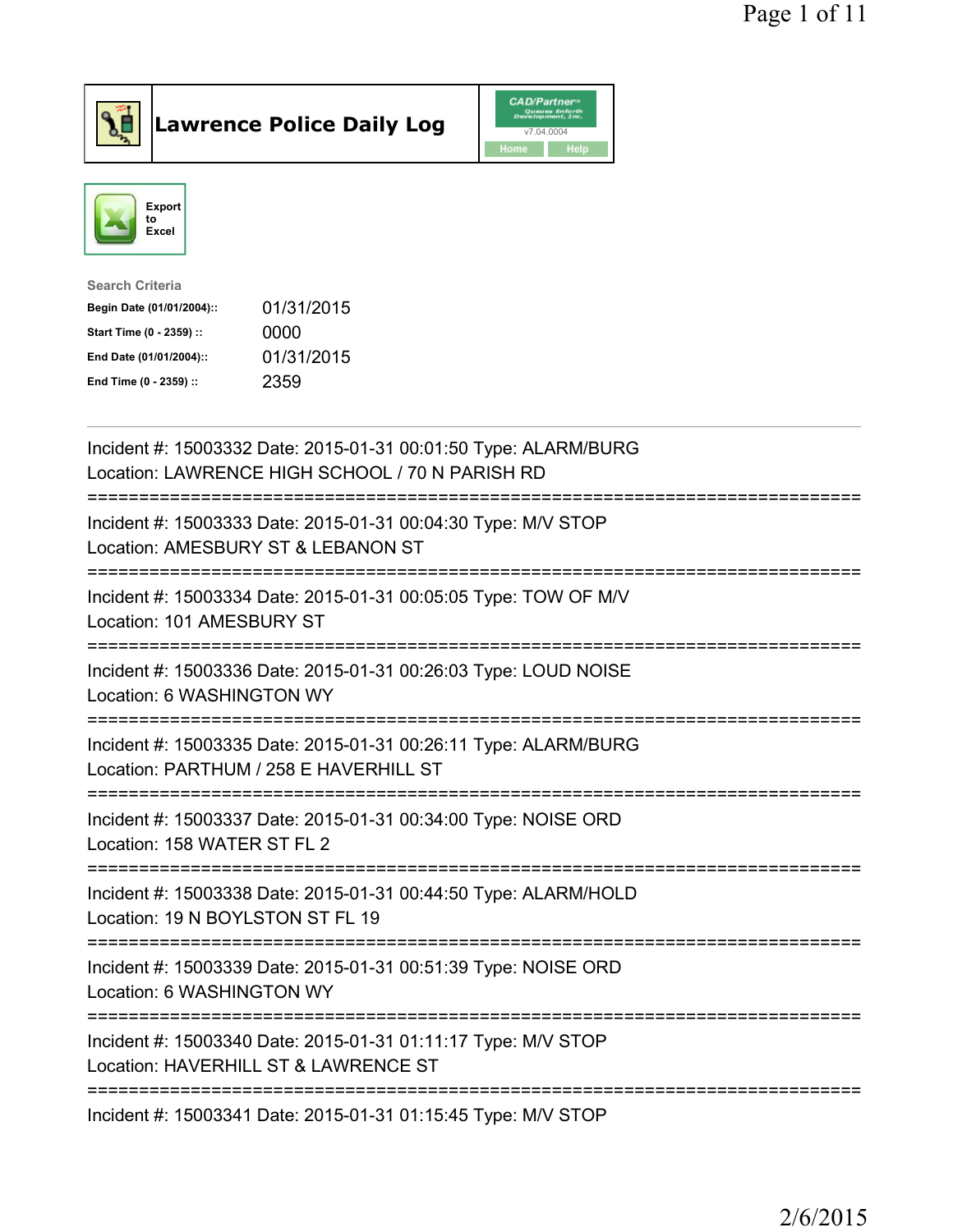| Location: HAVERHILL ST & JACKSON ST                                                                                                   |
|---------------------------------------------------------------------------------------------------------------------------------------|
| Incident #: 15003342 Date: 2015-01-31 01:21:41 Type: M/V STOP<br>Location: COMMON ST & NEWBURY ST                                     |
| Incident #: 15003343 Date: 2015-01-31 01:37:02 Type: HIT & RUN M/V<br>Location: ESSEX ST & HAMPSHIRE ST                               |
| Incident #: 15003344 Date: 2015-01-31 01:37:58 Type: AUTO ACC/NO PI<br>Location: LOAN USA / 92 BROADWAY<br>;========================= |
| Incident #: 15003345 Date: 2015-01-31 01:44:47 Type: DISTURBANCE<br>Location: RIO BAR AND GRILL / 9 APPLETON ST                       |
| Incident #: 15003346 Date: 2015-01-31 01:49:33 Type: ALARMS<br>Location: 271 LAWRENCE ST                                              |
| ==================================<br>Incident #: 15003347 Date: 2015-01-31 01:50:06 Type: ALARM/BURG<br>Location: 10 EMBANKMENT RD   |
| Incident #: 15003348 Date: 2015-01-31 02:00:11 Type: DISTURBANCE<br>Location: CENTRO ESPANOLE RESTRAUNT / 56 COMMON ST                |
| Incident #: 15003349 Date: 2015-01-31 02:11:24 Type: ALARMS<br>Location: OCOA MARKET / 461 HAMPSHIRE ST<br>-----------------------    |
| Incident #: 15003350 Date: 2015-01-31 02:14:07 Type: SUS PERS/MV<br>Location: ESSEX ST & LAWRENCE ST                                  |
| Incident #: 15003351 Date: 2015-01-31 02:19:17 Type: DISTURBANCE<br>Location: 356 JACKSON ST FL 3                                     |
| Incident #: 15003352 Date: 2015-01-31 02:27:29 Type: DISTURBANCE<br>Location: 56 COMMON ST                                            |
| Incident #: 15003353 Date: 2015-01-31 02:34:40 Type: NOISE ORD<br>Location: 162 ABBOTT ST FL 1                                        |
| Incident #: 15003354 Date: 2015-01-31 02:35:12 Type: ALARMS<br>Location: RJT MACHINE / 109 BLANCHARD ST                               |
| Incident #: 15003355 Date: 2015-01-31 02:36:49 Type: HIT & RUN M/V<br>Location: 15 UNION ST                                           |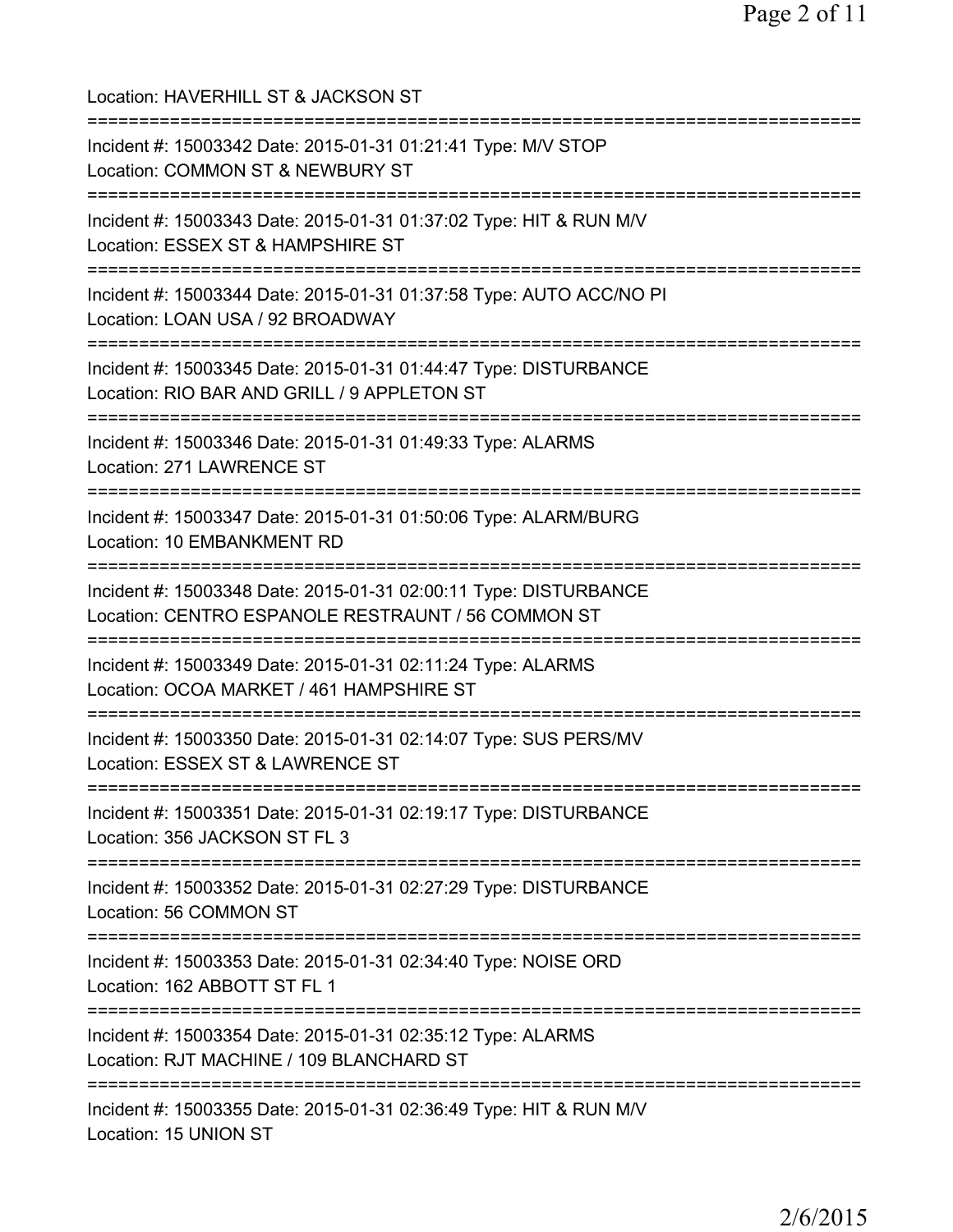| Incident #: 15003356 Date: 2015-01-31 02:52:41 Type: M/V STOP<br>Location: ANDOVER ST & S BROADWAY                                                                                |
|-----------------------------------------------------------------------------------------------------------------------------------------------------------------------------------|
| Incident #: 15003357 Date: 2015-01-31 02:53:36 Type: M/V STOP<br>Location: S UNION ST & WINTHROP AV                                                                               |
| Incident #: 15003358 Date: 2015-01-31 03:03:20 Type: A&B PAST<br><b>Location: LAWRENCE</b>                                                                                        |
| Incident #: 15003359 Date: 2015-01-31 03:38:02 Type: ALARMS<br>Location: BOTANICAL / 138 BROADWAY                                                                                 |
| Incident #: 15003360 Date: 2015-01-31 03:41:34 Type: TOW OF M/V<br>Location: 100 HAWTHORNE WAY                                                                                    |
| ========================<br>----------<br>Incident #: 15003361 Date: 2015-01-31 03:46:53 Type: VIO CITY ORD<br>Location: HAMPSHIRE ST & TREMONT ST<br>=========================== |
| Incident #: 15003362 Date: 2015-01-31 03:59:24 Type: DISTURBANCE<br>Location: 20 KNOX ST                                                                                          |
| Incident #: 15003363 Date: 2015-01-31 04:00:02 Type: AUTO ACC/NO PI<br>Location: ESSEX ST & HAMPSHIRE ST                                                                          |
| Incident #: 15003364 Date: 2015-01-31 04:14:26 Type: B&E/ATTEMPY<br>Location: 38 EXETER ST FL 1FRONT                                                                              |
| Incident #: 15003365 Date: 2015-01-31 04:20:52 Type: ABAND MV<br>Location: BRADFORD ST & FRANKLIN ST                                                                              |
| Incident #: 15003366 Date: 2015-01-31 04:22:02 Type: TOW OF M/V<br>Location: LEA ST                                                                                               |
| Incident #: 15003367 Date: 2015-01-31 05:19:23 Type: UNWANTEDGUEST<br>Location: 120 BOWDOIN ST FL 1                                                                               |
| Incident #: 15003368 Date: 2015-01-31 06:29:16 Type: ALARMS<br>Location: SOUTH LAWRENCE EAST SCHOOL / 165 CRAWFORD ST                                                             |
| Incident #: 15003369 Date: 2015-01-31 06:31:32 Type: ALARM/BURG<br>Location: 183 HAVERHILL ST                                                                                     |
|                                                                                                                                                                                   |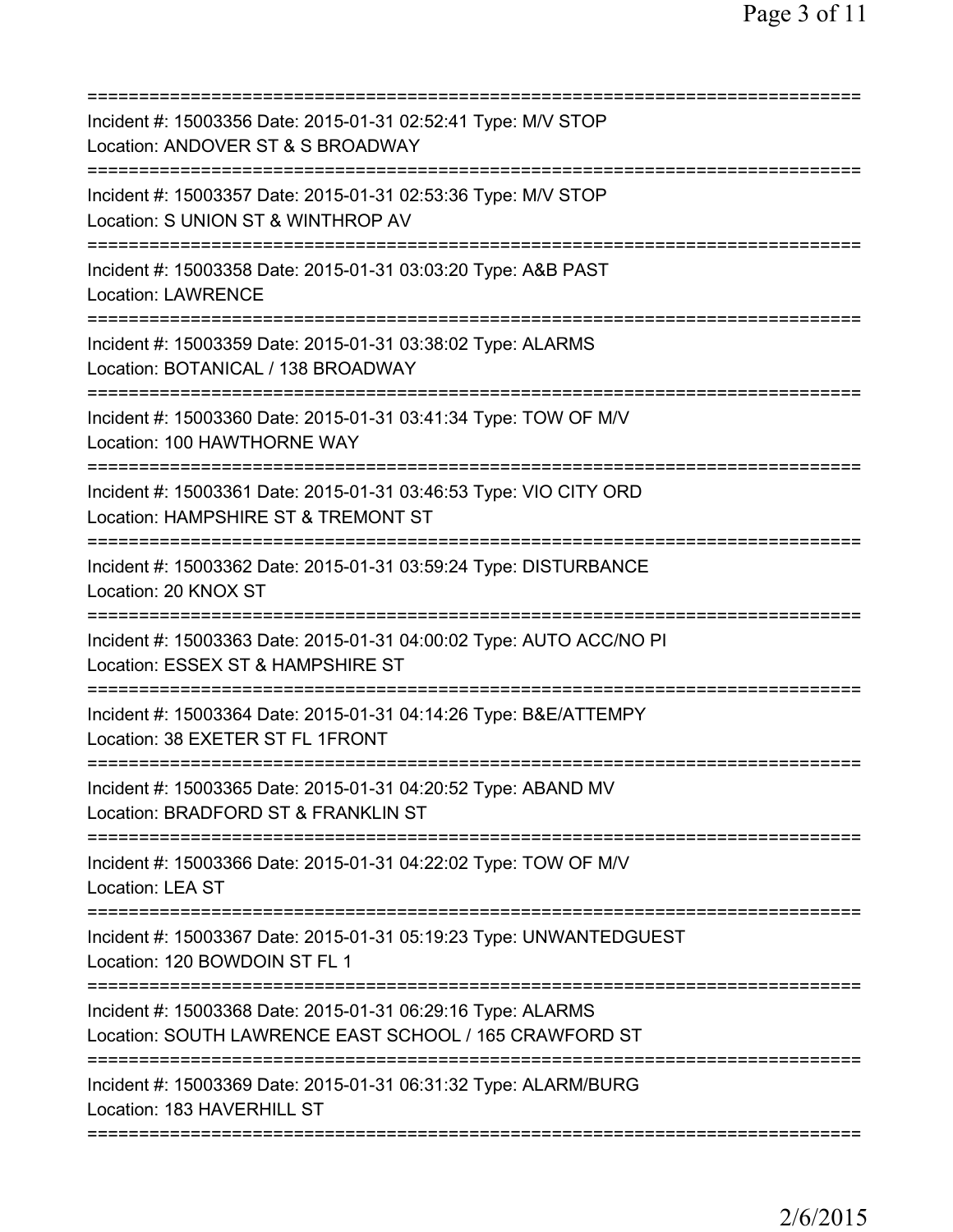| Incident #: 15003370 Date: 2015-01-31 06:49:07 Type: MEDIC SUPPORT<br>Location: 71 BASSWOOD ST FL 2                            |
|--------------------------------------------------------------------------------------------------------------------------------|
| Incident #: 15003371 Date: 2015-01-31 06:50:39 Type: AUTO ACC/NO PI<br>Location: CHICKERING ST & WINTHROP AV                   |
| Incident #: 15003372 Date: 2015-01-31 07:13:39 Type: M/V STOP<br>Location: BROADWAY & MANCHESTER ST                            |
| Incident #: 15003373 Date: 2015-01-31 07:17:27 Type: ALARMS<br>Location: 29 OLIVE AV                                           |
| Incident #: 15003374 Date: 2015-01-31 07:26:09 Type: HIT & RUN M/V<br>Location: 152 PROSPECT ST                                |
| Incident #: 15003375 Date: 2015-01-31 07:37:25 Type: M/V STOP<br><b>Location: NEWTON ST</b>                                    |
| Incident #: 15003376 Date: 2015-01-31 07:41:31 Type: M/V STOP<br>Location: MAPLE ST & SHORT ST<br>:============                |
| Incident #: 15003378 Date: 2015-01-31 08:00:45 Type: ASSSIT OTHER PD<br>Location: 9 PROSPECT CT                                |
| Incident #: 15003377 Date: 2015-01-31 08:01:16 Type: M/V STOP<br><b>Location: LOWELL ST</b>                                    |
| ----------------<br>Incident #: 15003379 Date: 2015-01-31 08:04:58 Type: HIT & RUN M/V<br>Location: CONGRESS ST & HAVERHILL ST |
| Incident #: 15003380 Date: 2015-01-31 08:06:31 Type: A&B PAST<br><b>Location: HUDSON AV</b>                                    |
| Incident #: 15003381 Date: 2015-01-31 08:49:49 Type: ALARMS<br>Location: 94 S UNION ST                                         |
| Incident #: 15003382 Date: 2015-01-31 09:09:25 Type: MV/BLOCKING<br>Location: 35 ALLSTON ST                                    |
| Incident #: 15003383 Date: 2015-01-31 09:21:28 Type: ALARM/BURG<br>Location: CHARM SCIENCES / 659 ANDOVER ST                   |
| Incident #: 15003384 Date: 2015-01-31 09:31:29 Type: ALARM/BURG                                                                |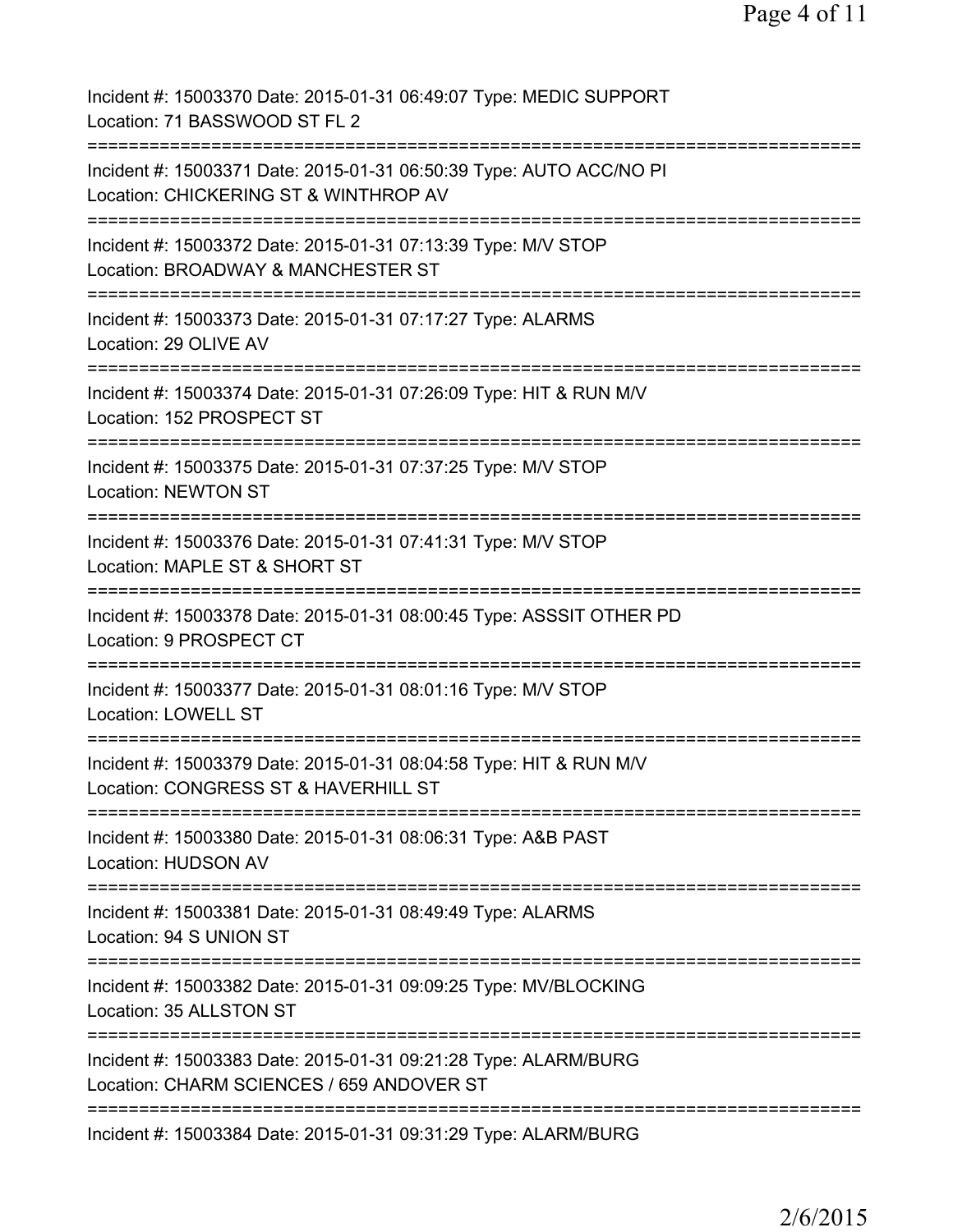Location: 106 MARSTON ST =========================================================================== Incident #: 15003385 Date: 2015-01-31 09:34:14 Type: AUTO ACC/PI Location: 50 BEACON ST =========================================================================== Incident #: 15003386 Date: 2015-01-31 09:48:30 Type: TOW OF M/V Location: 21 EXETER ST =========================================================================== Incident #: 15003388 Date: 2015-01-31 09:48:50 Type: THREATS Location: 82 FARLEY ST #1 =========================================================================== Incident #: 15003387 Date: 2015-01-31 09:50:04 Type: UNWANTEDGUEST Location: 700 ESSEX ST =========================================================================== Incident #: 15003389 Date: 2015-01-31 09:53:21 Type: CK WELL BEING Location: ANDOVER ST & BEACON ST =========================================================================== Incident #: 15003390 Date: 2015-01-31 10:10:51 Type: MV/BLOCKING Location: BROOK ST & MILFORD ST =========================================================================== Incident #: 15003391 Date: 2015-01-31 10:19:01 Type: ALARM/BURG Location: 9 PACKARD ST =========================================================================== Incident #: 15003392 Date: 2015-01-31 10:21:05 Type: HIT & RUN M/V Location: 2 INMAN ST =========================================================================== Incident #: 15003393 Date: 2015-01-31 10:23:18 Type: NOISE ORD Location: 400 LOWELL ST FL 1 =========================================================================== Incident #: 15003394 Date: 2015-01-31 10:39:49 Type: TOW OF M/V Location: 105 BOWDOIN ST =========================================================================== Incident #: 15003395 Date: 2015-01-31 11:00:31 Type: TOW OF M/V Location: 49 DRACUT ST =========================================================================== Incident #: 15003396 Date: 2015-01-31 11:02:08 Type: M/V STOP Location: BROADWAY & LOWELL ST =========================================================================== Incident #: 15003397 Date: 2015-01-31 11:04:51 Type: TOW OF M/V Location: 121 EASTON ST =========================================================================== Incident #: 15003398 Date: 2015-01-31 11:06:43 Type: MV/BLOCKING Location: COMMON ST & NEWBURY ST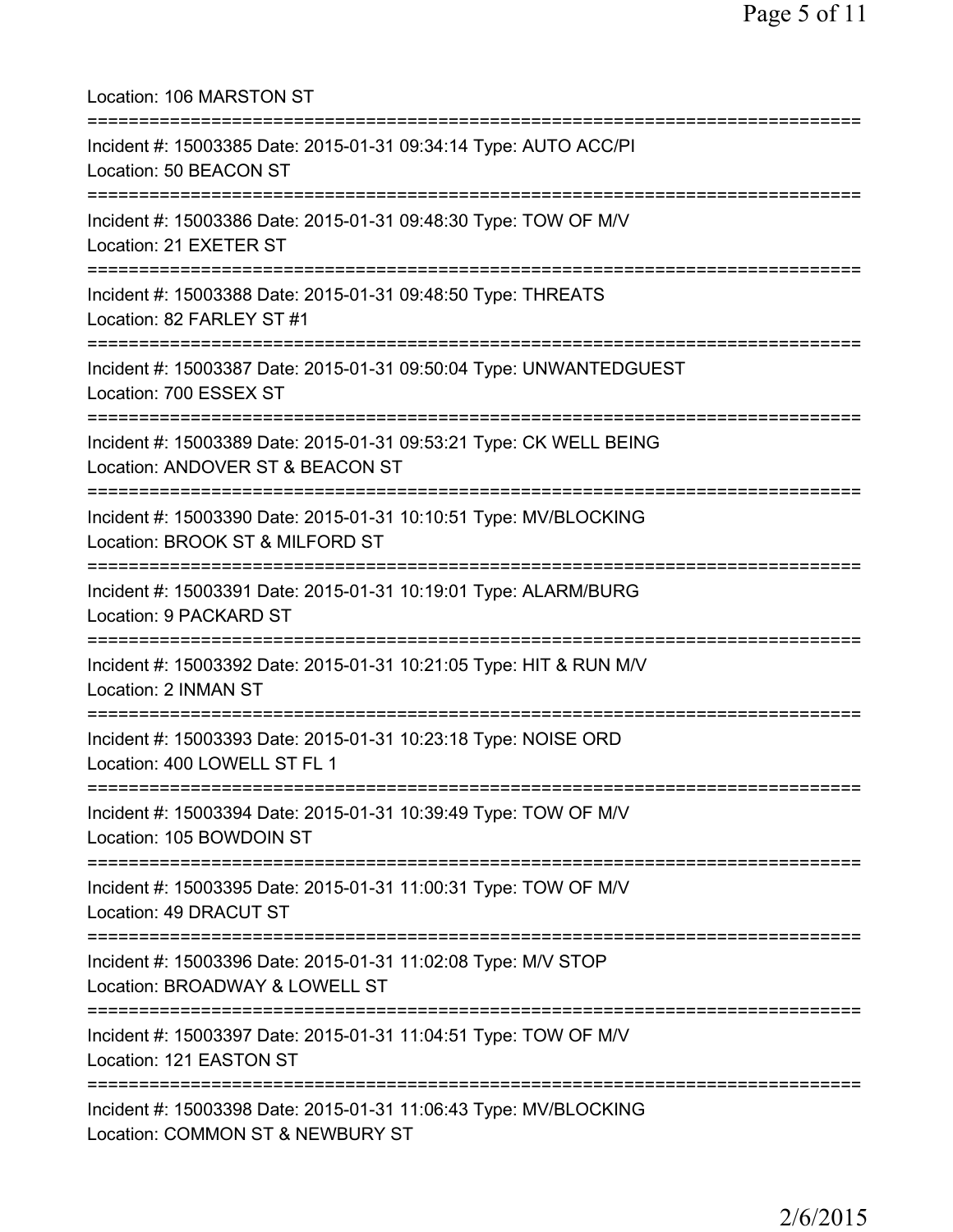| =====================================                                                                                     |
|---------------------------------------------------------------------------------------------------------------------------|
| Incident #: 15003399 Date: 2015-01-31 11:20:07 Type: ALARM/BURG<br>Location: 147 HAVERHILL ST                             |
| Incident #: 15003401 Date: 2015-01-31 11:25:54 Type: IDENTITY THEFT<br>Location: 20 BUNKERHILL ST                         |
| Incident #: 15003400 Date: 2015-01-31 11:29:31 Type: TOW OF M/V<br>Location: 138 EASTON ST                                |
| Incident #: 15003402 Date: 2015-01-31 11:51:30 Type: ALARM/BURG<br>Location: 250 CANAL ST FL 2                            |
| Incident #: 15003403 Date: 2015-01-31 11:57:37 Type: MV/BLOCKING<br>Location: 131 WATER ST                                |
| Incident #: 15003404 Date: 2015-01-31 12:02:38 Type: 911 HANG UP<br>Location: 18 WINTHROP AV FL 1<br>:===========:        |
| Incident #: 15003405 Date: 2015-01-31 12:09:04 Type: TOW OF M/V<br>Location: 37 DUNSTABLE ST                              |
| Incident #: 15003406 Date: 2015-01-31 12:34:14 Type: TOW OF M/V<br>Location: 86 INMAN ST                                  |
| Incident #: 15003407 Date: 2015-01-31 12:38:52 Type: THREATS<br>Location: WALK IN / 39 BOWDOIN ST                         |
| Incident #: 15003408 Date: 2015-01-31 12:46:49 Type: ALARM/BURG<br>Location: SOUTH LAWRENCE EAST SCHOOL / 165 CRAWFORD ST |
| Incident #: 15003409 Date: 2015-01-31 12:50:11 Type: AUTO ACC/PI<br>Location: S BROADWAY & DURHAM ST                      |
| Incident #: 15003410 Date: 2015-01-31 12:58:58 Type: STOLEN PROP<br>Location: WALK IN / null                              |
| Incident #: 15003411 Date: 2015-01-31 13:01:21 Type: ANIMAL COMPL<br>Location: 55 BAY STATE RD                            |
| Incident #: 15003412 Date: 2015-01-31 13:04:28 Type: MV/BLOCKING<br>Location: ELAINES FISH + CHIP / 234 HAMPSHIRE ST      |
|                                                                                                                           |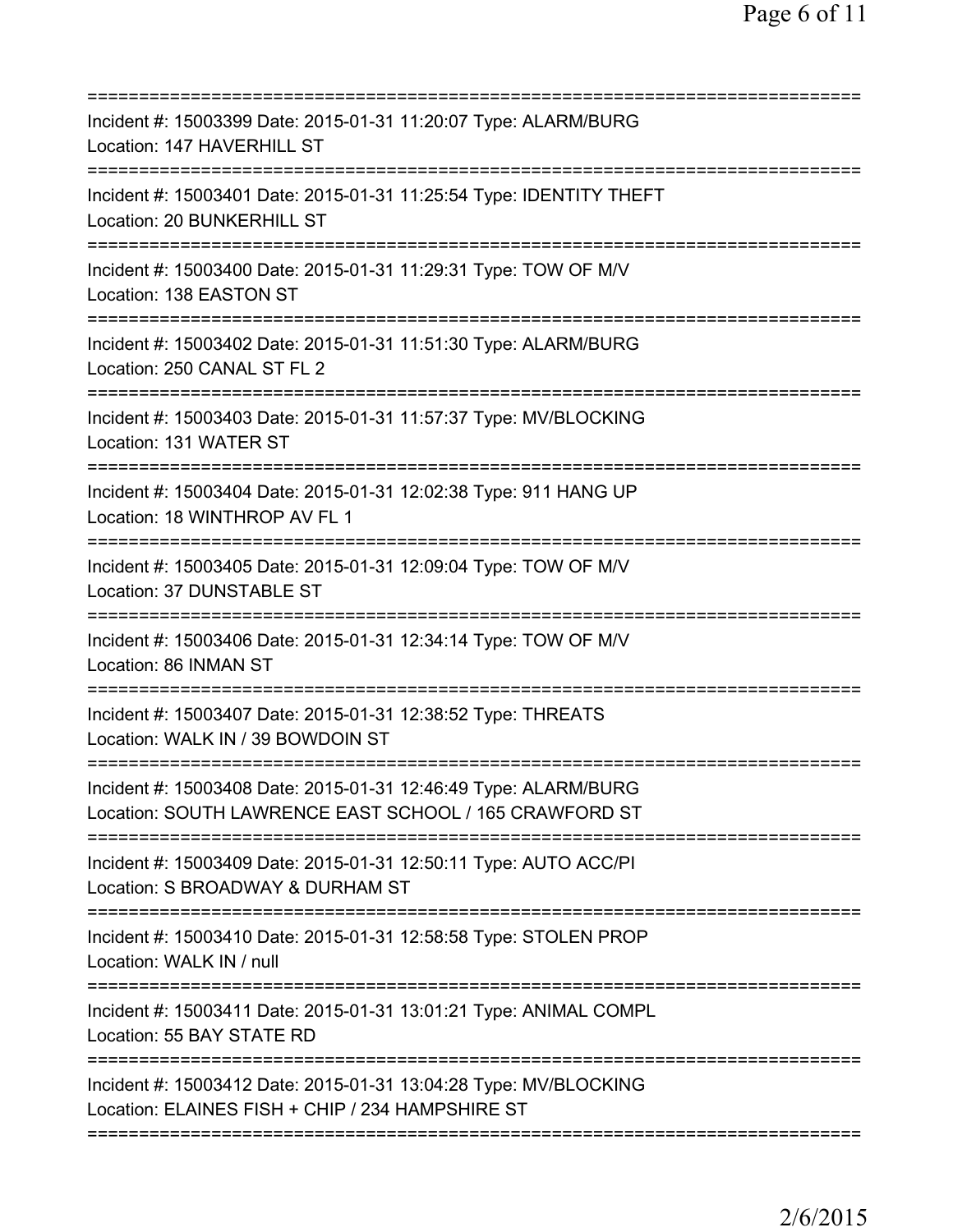Page 7 of 11

| Incident #: 15003413 Date: 2015-01-31 13:07:53 Type: ALARM/BURG<br>Location: DEFILLIPO RESD / 3 HALSEY ST                             |
|---------------------------------------------------------------------------------------------------------------------------------------|
| Incident #: 15003414 Date: 2015-01-31 13:11:25 Type: ASSSIT OTHER PD<br>Location: 1 GENERAL ST                                        |
| Incident #: 15003415 Date: 2015-01-31 13:22:14 Type: ALARM/HOLD<br>Location: 280 S UNION ST                                           |
| Incident #: 15003416 Date: 2015-01-31 13:42:32 Type: ALARM/BURG<br>Location: 109 BLANCHARD ST                                         |
| Incident #: 15003417 Date: 2015-01-31 13:54:12 Type: ALARM/BURG<br>Location: SOUTH LAWRENCE EAST SCHOOL / 165 CRAWFORD ST             |
| Incident #: 15003418 Date: 2015-01-31 14:00:28 Type: STOL/MV/PAS<br>Location: CLADDAGH PUB / 399 CANAL ST<br>======================== |
| Incident #: 15003419 Date: 2015-01-31 14:09:53 Type: STOLEN PROP<br>Location: 288 PROSPECT<br>==================================      |
| Incident #: 15003420 Date: 2015-01-31 14:25:55 Type: GENERAL SERV<br>Location: 288 PROSPECT ST                                        |
| Incident #: 15003421 Date: 2015-01-31 14:28:22 Type: 209A/SERVE<br>Location: 189 PARK ST                                              |
| Incident #: 15003422 Date: 2015-01-31 14:34:15 Type: LIC PLATE STO<br>Location: 140 MYRTLE ST                                         |
| Incident #: 15003423 Date: 2015-01-31 14:35:19 Type: 209A/SERVE<br>Location: 141 AMESBURY #401                                        |
| Incident #: 15003424 Date: 2015-01-31 14:38:19 Type: 209A/SERVE<br>Location: 141 AMESBURY ST #406<br>==============                   |
| Incident #: 15003425 Date: 2015-01-31 14:52:55 Type: 209A/SERVE<br>Location: 110 RIVER POINTE WY                                      |
| Incident #: 15003426 Date: 2015-01-31 14:55:36 Type: 209A/SERVE<br>Location: 7 WYMAN ST                                               |
| Incident #: 15003427 Date: 2015-01-31 15:00:20 Type: TOW OF M/V                                                                       |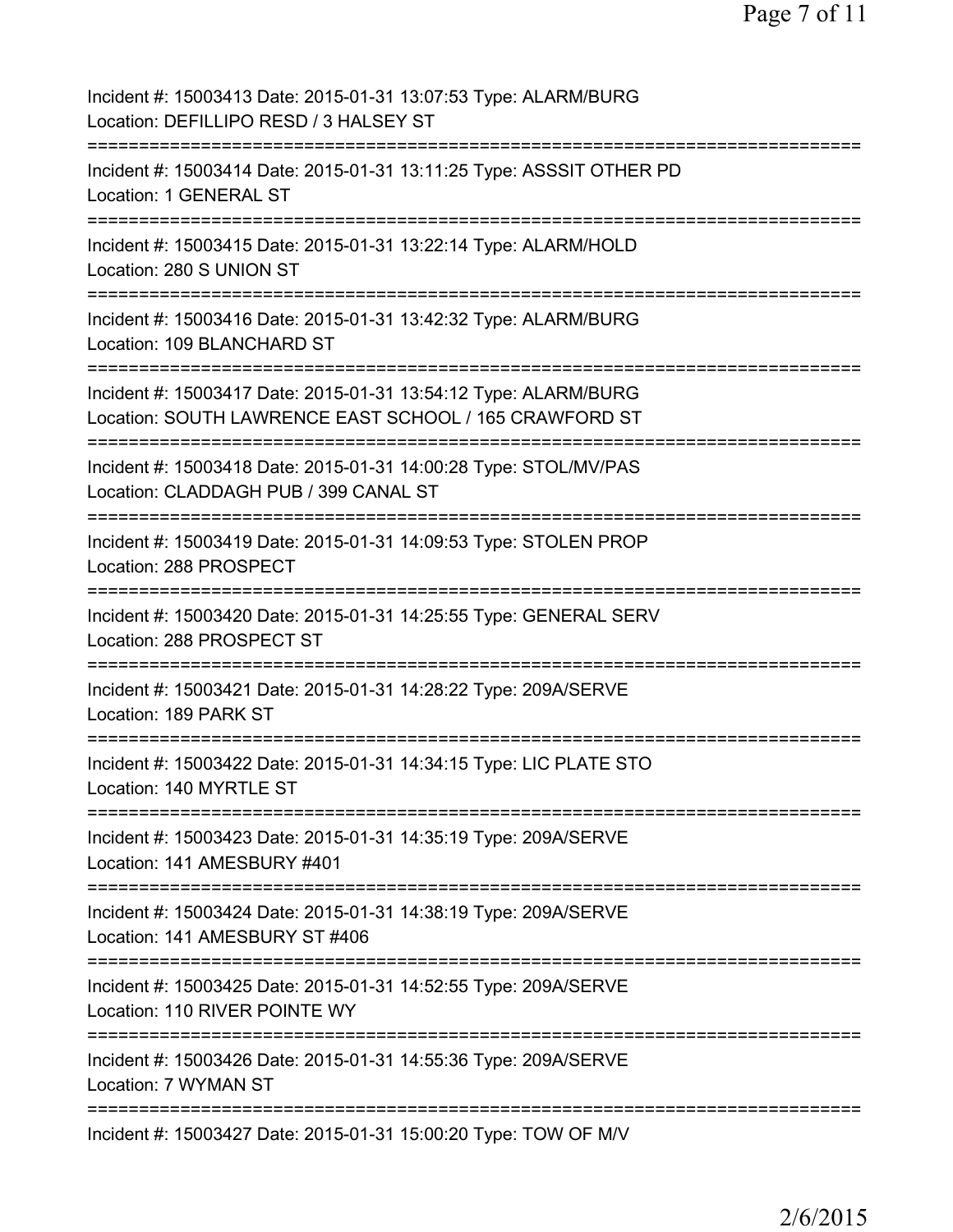| Location: 83 HAVERHILL ST<br>=====================================                                                                          |
|---------------------------------------------------------------------------------------------------------------------------------------------|
| Incident #: 15003428 Date: 2015-01-31 15:18:58 Type: TOW OF M/V<br>Location: AVON ST & TRINITY ST<br>====================================== |
| Incident #: 15003429 Date: 2015-01-31 15:19:50 Type: AUTO ACC/NO PI<br>Location: HAVERHILL ST & WARWICK ST                                  |
| Incident #: 15003430 Date: 2015-01-31 15:32:13 Type: HIT & RUN M/V<br>Location: 309 LAWRENCE ST                                             |
| ====================<br>Incident #: 15003431 Date: 2015-01-31 15:47:52 Type: B&E/MV/PAST<br>Location: 9 BYRON AV                            |
| Incident #: 15003432 Date: 2015-01-31 16:07:06 Type: A&B PAST<br>Location: 383 HAVERHILL ST FL 3                                            |
| Incident #: 15003433 Date: 2015-01-31 16:26:49 Type: ALARM/BURG<br>Location: 599 CANAL ST                                                   |
| Incident #: 15003434 Date: 2015-01-31 16:33:12 Type: AUTO ACC/NO PI<br>Location: ARLINGTON ST & WILLOW ST                                   |
| Incident #: 15003435 Date: 2015-01-31 16:51:03 Type: ANIMAL COMPL<br>Location: 54 WILLOW ST                                                 |
| ==============================<br>Incident #: 15003436 Date: 2015-01-31 16:54:41 Type: AUTO ACC/NO PI<br>Location: 700 ESSEX ST             |
| ================<br>Incident #: 15003437 Date: 2015-01-31 17:01:06 Type: AUTO ACC/NO PI<br><b>Location: RAILROAD ST</b>                     |
| Incident #: 15003438 Date: 2015-01-31 17:19:18 Type: RECOV/STOL/MV<br>Location: 88 GREENWOOD ST                                             |
| Incident #: 15003439 Date: 2015-01-31 17:21:19 Type: DISTURBANCE<br>Location: 628 LOWELL ST FL 2REAR                                        |
| Incident #: 15003440 Date: 2015-01-31 17:36:37 Type: DRUG OVERDOSE<br>Location: 78 CLIFTON ST                                               |
| Incident #: 15003441 Date: 2015-01-31 17:37:43 Type: MV/BLOCKING<br>Location: 8 LEXINGTON ST                                                |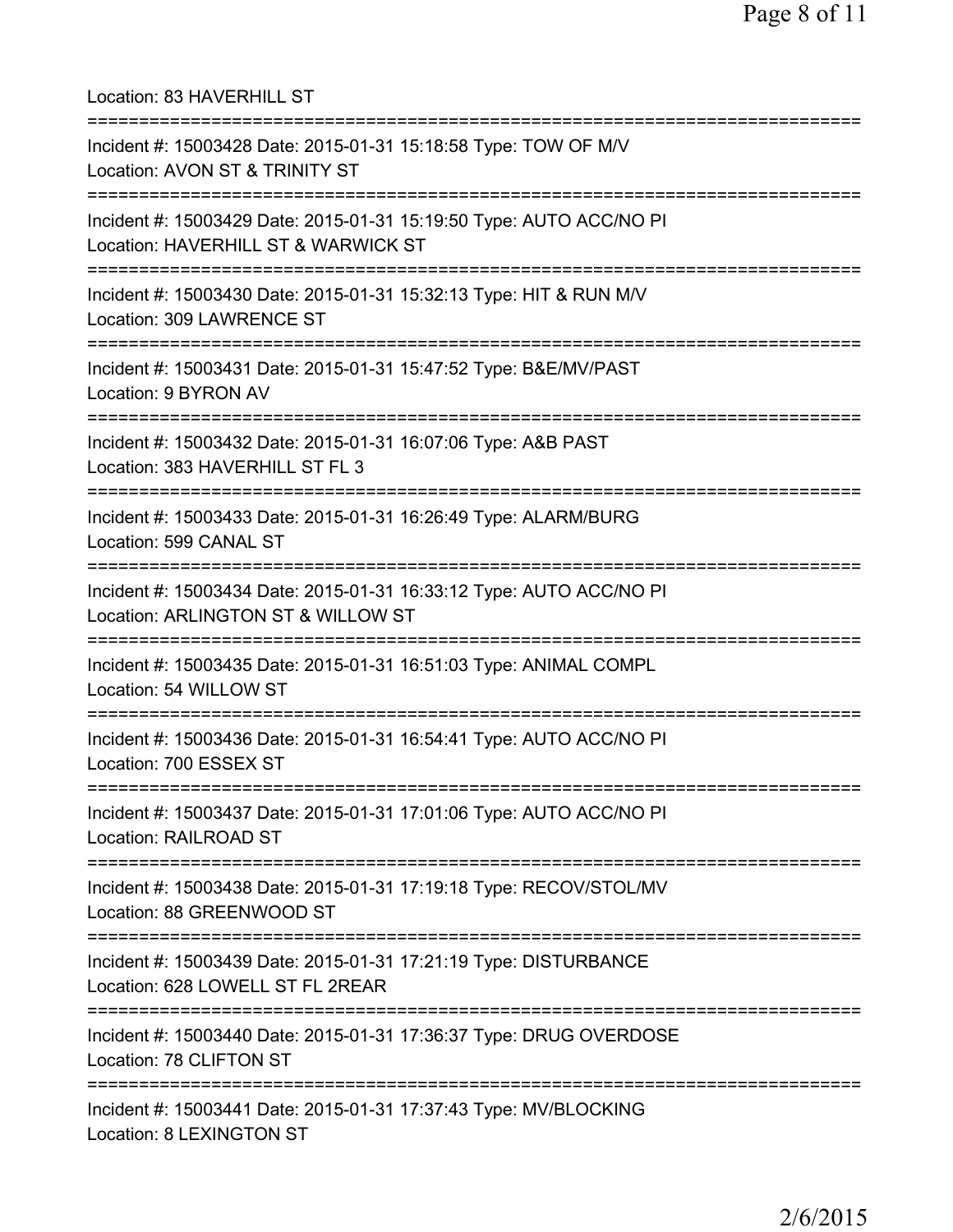| Incident #: 15003442 Date: 2015-01-31 17:53:05 Type: UNWANTEDGUEST<br>Location: 15 LORING ST FL 2                                                                |
|------------------------------------------------------------------------------------------------------------------------------------------------------------------|
| Incident #: 15003443 Date: 2015-01-31 18:21:10 Type: M/V STOP<br>Location: ANDOVER ST & S UNION ST                                                               |
| Incident #: 15003444 Date: 2015-01-31 18:22:33 Type: ANIMAL COMPL<br>Location: 16 PORTLAND ST                                                                    |
| Incident #: 15003445 Date: 2015-01-31 18:24:33 Type: M/V STOP<br>Location: BROADWAY & CONCORD ST                                                                 |
| Incident #: 15003446 Date: 2015-01-31 18:25:38 Type: MV/BLOCKING<br>Location: 43 CLIFTON ST                                                                      |
| ====================================<br>Incident #: 15003447 Date: 2015-01-31 18:30:49 Type: M/V STOP<br><b>Location: HIGH ST</b><br>=========================== |
| Incident #: 15003448 Date: 2015-01-31 18:50:22 Type: ALARM/BURG<br>Location: TECH. INC. / 65 GLENN ST<br>===========                                             |
| Incident #: 15003449 Date: 2015-01-31 18:53:51 Type: KEEP PEACE<br>Location: 127 WEST ST FL 2                                                                    |
| Incident #: 15003450 Date: 2015-01-31 18:56:59 Type: NOTIFICATION<br>Location: 392 SALEM ST                                                                      |
| Incident #: 15003452 Date: 2015-01-31 19:04:08 Type: KEEP PEACE<br>Location: 60 FLORAL ST                                                                        |
| Incident #: 15003451 Date: 2015-01-31 19:04:33 Type: ALARM/BURG<br>Location: J&J NAILS / 160 WINTHROP AV                                                         |
| Incident #: 15003453 Date: 2015-01-31 19:15:08 Type: M/V STOP<br>Location: WINTHROP AV                                                                           |
| Incident #: 15003454 Date: 2015-01-31 19:45:38 Type: ALARM/BURG<br>Location: RESD; ALTAGRACIA SANTOS9786884263 / 16 KRESS ST                                     |
| Incident #: 15003455 Date: 2015-01-31 19:54:15 Type: ALARM/BURG<br>Location: COMMONWEALTH HONDA / 2 COMMONWEALTH DR                                              |
|                                                                                                                                                                  |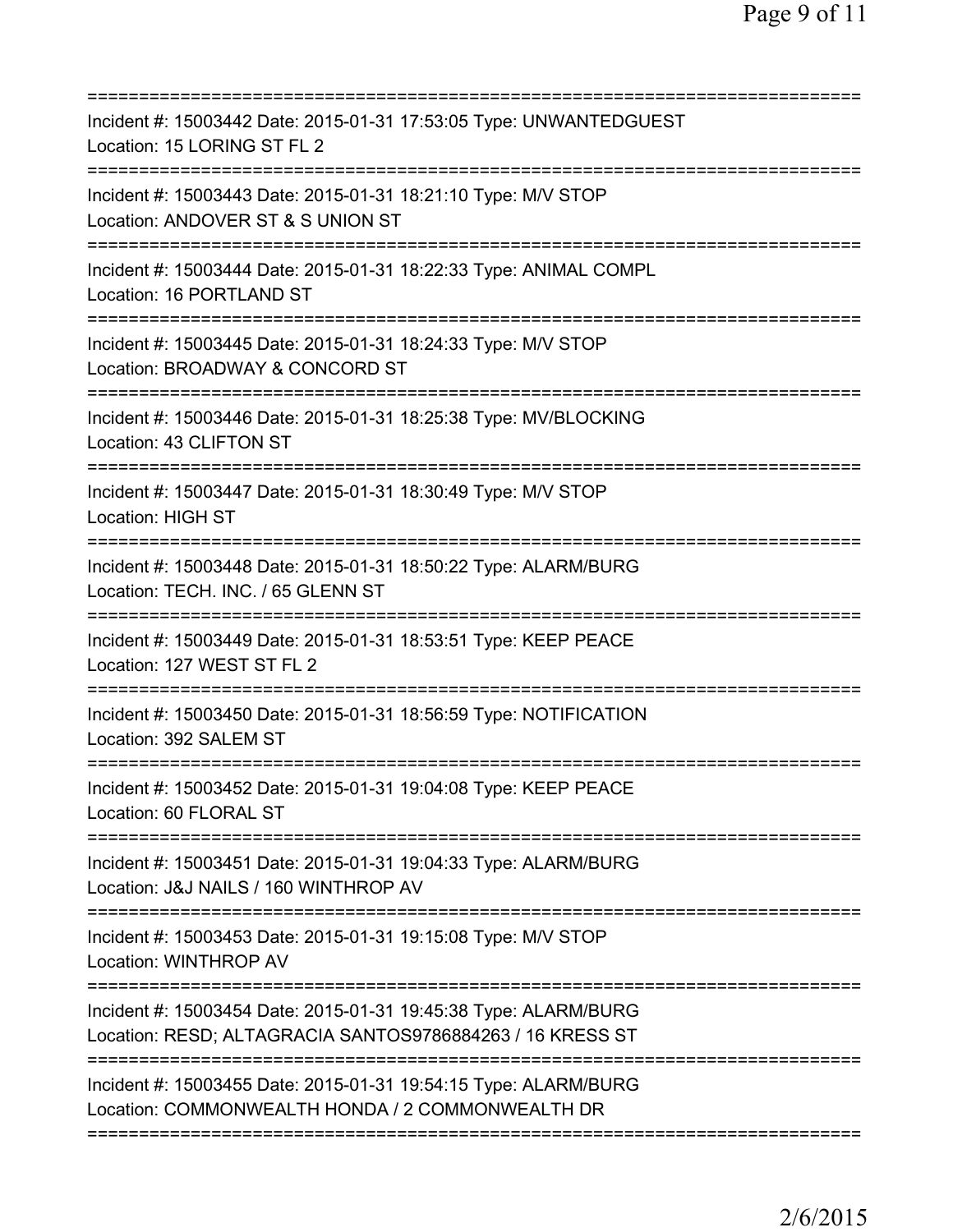| Incident #: 15003456 Date: 2015-01-31 19:56:12 Type: DISTURBANCE<br>Location: 193 HAVERHILL ST                                              |
|---------------------------------------------------------------------------------------------------------------------------------------------|
| Incident #: 15003457 Date: 2015-01-31 19:58:35 Type: THREATS<br>Location: 108 ABBOTT ST FL 1                                                |
| Incident #: 15003458 Date: 2015-01-31 20:02:46 Type: SHOPLIFTING<br>Location: MARSHALL'S / 73 WINTHROP AV                                   |
| Incident #: 15003459 Date: 2015-01-31 20:04:34 Type: UNKNOWN PROB<br>Location: 207 HOWARD ST                                                |
| Incident #: 15003460 Date: 2015-01-31 20:19:58 Type: MV/BLOCKING<br>Location: 46 CROSS ST                                                   |
| Incident #: 15003461 Date: 2015-01-31 20:30:50 Type: ALARM/BURG<br>Location: HONDA / 2 COMMONWEALTH DR<br>================================= |
| Incident #: 15003462 Date: 2015-01-31 20:40:58 Type: ALARMS<br>Location: PROFESSIONAL NAILS / 637 BROADWAY                                  |
| ==================================<br>Incident #: 15003463 Date: 2015-01-31 20:43:52 Type: MV/BLOCKING<br>Location: JASPER ST & LINDEN ST   |
| Incident #: 15003464 Date: 2015-01-31 20:47:15 Type: SUS PERS/MV<br>Location: 159 EASTON ST                                                 |
| Incident #: 15003465 Date: 2015-01-31 20:59:22 Type: DOMESTIC/PROG<br>Location: 56 FERRY ST                                                 |
| Incident #: 15003466 Date: 2015-01-31 21:32:40 Type: DISTURBANCE<br>Location: 434 HOWARD ST                                                 |
| Incident #: 15003467 Date: 2015-01-31 21:38:20 Type: M/V STOP<br>Location: LEBANON ST & WHITE ST                                            |
| :=========================<br>Incident #: 15003468 Date: 2015-01-31 21:45:19 Type: CK WELL BEING<br>Location: 100 AMESBURY ST               |
| Incident #: 15003469 Date: 2015-01-31 22:03:12 Type: FIGHT<br>Location: 167 WILLOW ST                                                       |
| Incident #: 15003470 Date: 2015-01-31 22:40:56 Type: HIT & RUN PRO                                                                          |